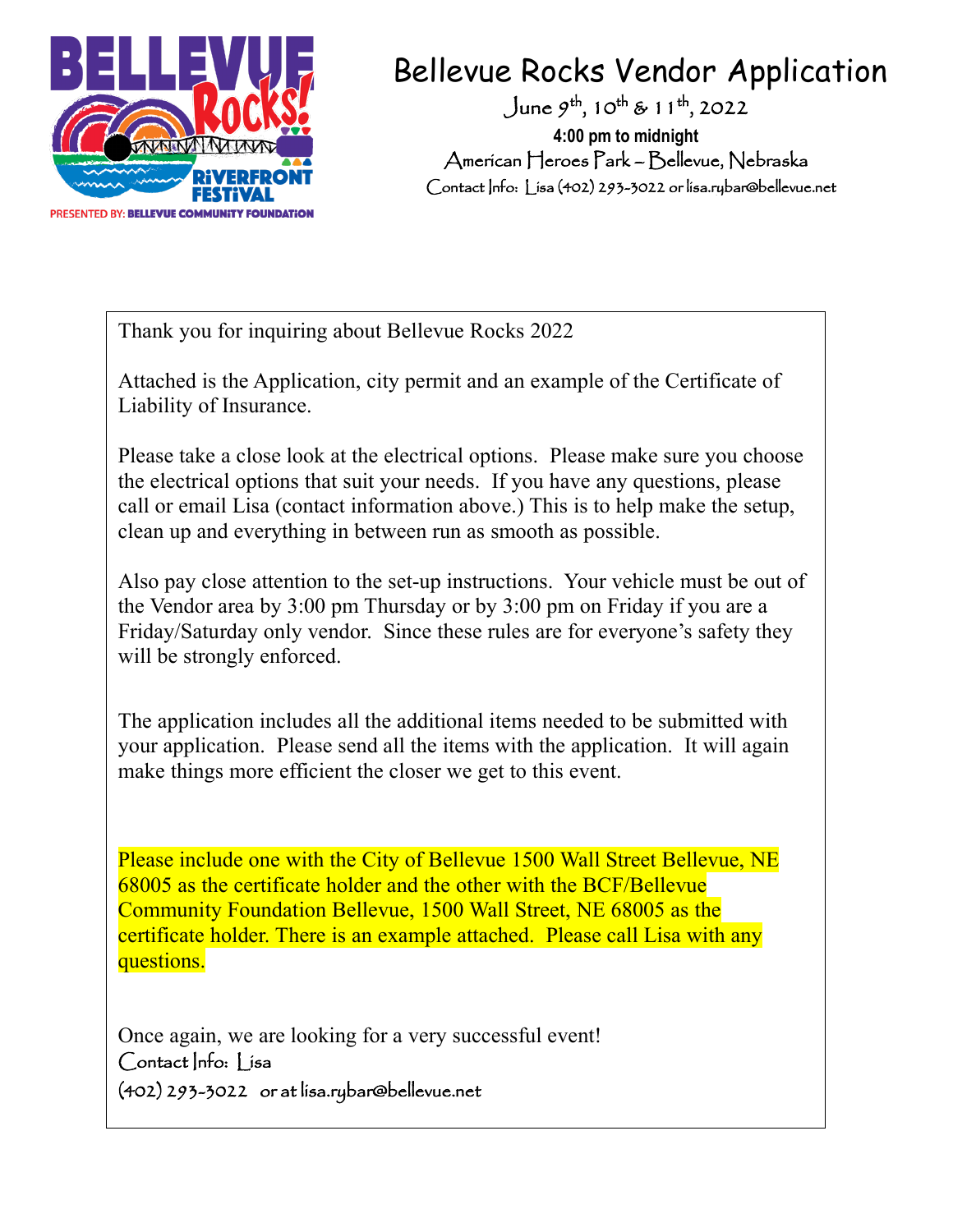

Business Name & Contact Name (Please print)

## Bellevue Rocks Vendor (Craft & Food)

## Application

June  $9^{th}$ ,  $10^{th}$  &  $11^{th}$ , 2022

**4:00 pm to midnight** 

| Address                                                                                                                                                                                                                                                                                                                                          | City | <b>State</b>     | Zip Code                                                                                                                                        |
|--------------------------------------------------------------------------------------------------------------------------------------------------------------------------------------------------------------------------------------------------------------------------------------------------------------------------------------------------|------|------------------|-------------------------------------------------------------------------------------------------------------------------------------------------|
| E-mail address<br>$\mathsf{L}$<br><b>BOOTH FEE \$8.00 per front footage X \$8.00 =\$</b><br><b>After May 20, 2022 \$9.00 per foot</b><br>All booths will be 15' deep<br><b>CITY OF BELLEVUE</b><br>*Application for Event Participation (attached)<br>(Cost subject to change)                                                                   |      | 20.00            | Best Available Phone #<br><b>Method of Payment</b><br>Check - Payable to<br><b>Bellevue Community Foundation</b><br>$\Box$ MasterCard<br>∐ Visa |
| $\Box$ ELECTRIC HOOK-UP<br>120V -up to 40 amps \$75<br>\$50 per add. 10amp                                                                                                                                                                                                                                                                       | \$   |                  | Credit Card #<br>Exp. date                                                                                                                      |
| $\Box$ 240V -up to 50 amps<br>\$175<br>\$50 per add. 10amp<br><b>Total Number of Amps you draw</b><br>If you have questions, please email<br>lisa.rybar@bellevue.net<br>* Electrical service is available at almost all<br>locations when requested & paid for by May 20 <sup>th</sup> , 2022<br><b>EXTENSION CORDS/WATER HOSES NOT INCLUDED</b> |      | <b>TOTAL DUE</b> | <b>Signature for Credit Card</b>                                                                                                                |

*No personal Generators allowed. You are required to use our power. Also, if you arrive and your power needs do not match the needs you requested, there will be an additional charge of \$100. If you have questions, please email lisa.rybar@bellevue.net* 

When you submit, **all** the following items must be submitted with your application:

- Completed & Signed BCF Application
- □ Completed & Signed City of Bellevue Application for Event Participation
- □ Proof of Insurance
- $\Box$  Full Payment
- □ Food Vendors ONLY State Permit/License

*All of the above items must be submitted with your application.*

### *Payment must be included with entry form to secure your booth. Application Deadline is May 20, 2022*

Hold Harmless/Indemnification/Release/Waiver of Liability/Publicity: In consideration for participating in 2022 Festival, I hereby agree to indemnify and hold harmless Bellevue Community Foundation , the City of Bellevue and its employees, officers, directors, representatives, agents, volunteers, sponsors and advertisers from any claims, demands, causes of action, liability, judgments and/or damages or costs (including reasonable costs and attorneys' fees) arising out of or relating to my participation in Bellevue Rocks. I also agree to waive and release any and all rights and claims for damages I may have against the Bellevue Community Foundation and the City of Bellevue and its employees, representatives, agents, volunteers, sponsors and advertisers for any and all injuries I may suffer arising out of or relating to my participation in this event. In addition, I hereby grant full permission to the Greater Bellevue Community Foundation, its representatives, and agents to use any photographs, videotapes, motion pictures, recordings, and any other record of this event for any legitimate purpose.

| Signature                                   | <b>Print Name</b>                                                                                                      | Date |  |  |
|---------------------------------------------|------------------------------------------------------------------------------------------------------------------------|------|--|--|
|                                             | Registration deadline May 20 <sup>th</sup> 2022 to reserve a space for Bellevue Rocks 2022 Community Festival.         |      |  |  |
|                                             | Send completed entry to Bellevue Community Foundation, 1500 Wall Street, Bellevue NE 68005 questions call 402.293-3022 |      |  |  |
|                                             | No Refunds will be given after May 20, 2022. Refunds prior to May 20, 2022 will include a \$50.00 processing fee.      |      |  |  |
| Cancellations must be submitted in writing. |                                                                                                                        |      |  |  |

Note: No un-authorized motorized vehicles will be permitted (golf carts, 4-wheelers etc.)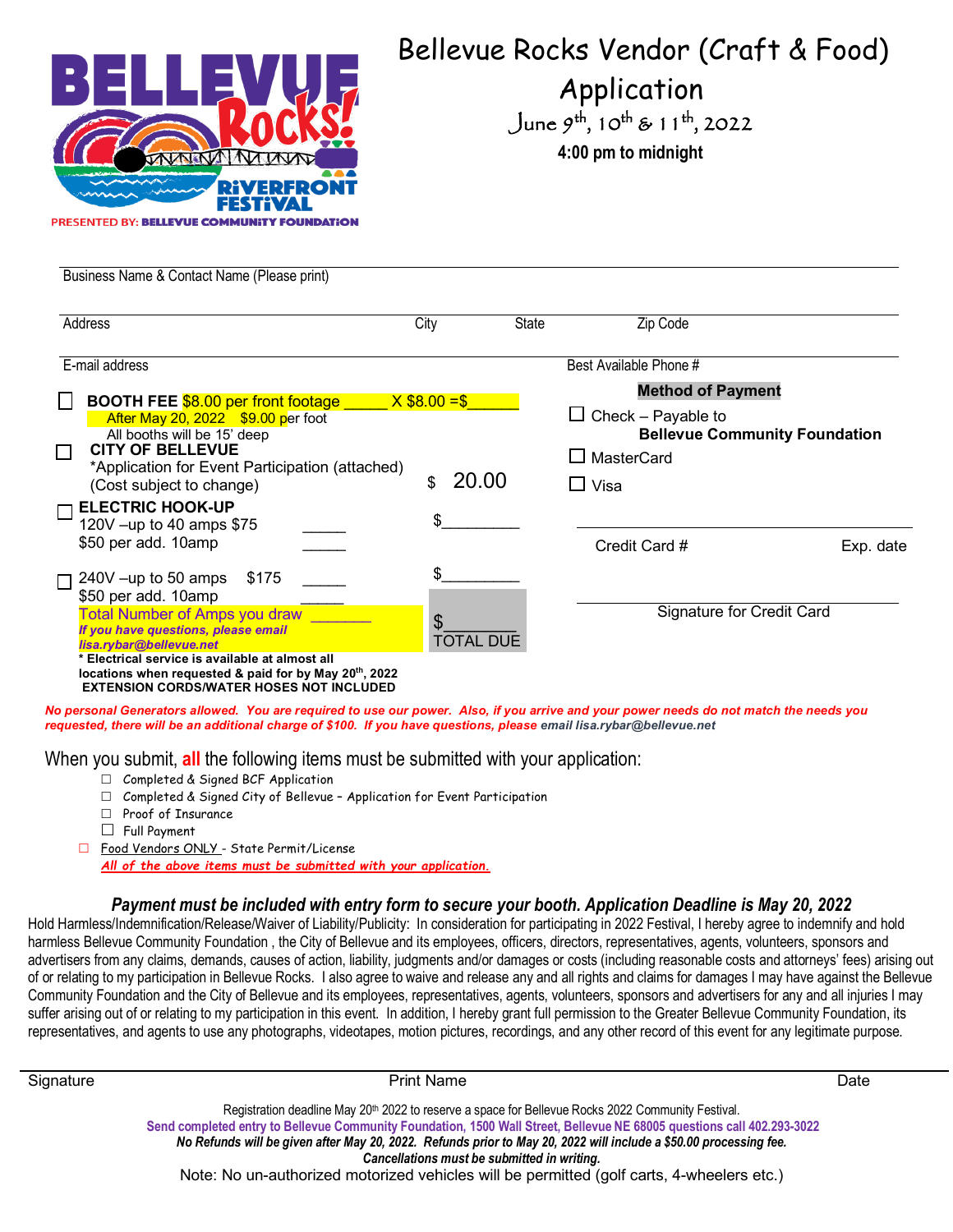## **ALL VENDORS INFORMATION**

#### ★ APPLICATION DEADLINE IS May, 20, 2022

All Vendors will be able to set up starting at **8 am Thursday, June 9, 2022** larger vehicles please plan to set up early Wednesday evening until 7:00 pm. Each booth space will be assigned by a BCF Staff member**. We will have Vendor Parking available for you. You will receive your vendor parking at check-in.**

**The rules are for everyone's safety. If your vehicles are not out of the Vendor area by 3:00 pm Thursday, June. 9 2022 there will be a \$100 penalty and/or you will be asked to leave with no refunds.** 

- **EACH VENDOR must have a City of Bellevue – Event Participation Permit under provisions of Ordinance No 441 (application form enclosed). The City of Bellevue – Application for Event Participation must be submitted with your Bellevue Rocks application to the Bellevue Community Foundation**
- Vendors are accepted on a first-come, first-serve basis. Booth Space is very limited, so every vendor/product is selected by the committee/jury. Specific questions in reference to this policy should be directed to Lisa at 402-293-3023 or by email at [Lisa.Rybar@bellevue.net](mailto:Lisa.Rybar@bellevue.net)
- You are required to display your Event Participation Permit from the City of Bellevue and a copy of your insurance.
- Booths are a plot of grass. You are responsible for your own tables, chairs, displays, canopies, extension cords, water etc. We need the EXACT dimensions of your layout. If you are not able to keep your display within your reserved area, you will be charged for additional space.
- $\star$  If you requested electricity and included that amount in your check and you are denied a booth with electricity, due to limitations, that amount will be refunded by the BCF committee via the U.S. postal service.
- $\bigstar$  All Vendors are admitted at the discretion of the BCF Committee.
- ★ Prohibited Items: guns (toy, real, or otherwise), knives (toy, real, or otherwise), glass (no drinks served in glass bottles and if you are a craft vendor it will be to our discretion), alcohol-related products, ice, tobacco products, fireworks, snap pops, stink bombs, live animals, silly string, door-to-door or telephone solicitations, flyers. This list is not all-inclusive. The BCF Committee Chair has the sole and exclusive right to add additional items to the list before or during the event.
- ★ Items not approved by the BCF Committee cannot be sold. You will be asked to remove the item(s) from your booth.
- ★ The City of Bellevue, and the Bellevue Community Foundation are expressly released from any loss, injury, or damage to persons or property.
- $\star$  If a vendor fails to comply with any of these quidelines, they will be dismissed from the event and all future festivals.
- $\star$  No location guarantees.
- ★ NO REFUNDS will be given due to inclement weather. The festival will go on as planned. Booths may not be sublet.
- ★ In order to be considered for the festival, your payment must accompany your application and be submitted to the Bellevue Community Foundation before the deadline. If we are unable to accommodate your menu selection, your application and check will be returned to you via US Mail.
- A menu of food items must be included with your application. Duplication of menu items will be limited. Be prepared to exclude certain menu items due to menu limitations.
- ★ Due to contractual agreements with the Carnival provider, no vendor applications will be accepted for the sale of funnel cakes, fresh lemonade, corn dogs, cotton candy, candy apples and turkey legs.
- You must provide a copy of your Proof of Liability WITH YOUR application naming Bellevue Rocks, the City of Bellevue, and the Bellevue Community Foundation as additional insured on the policy. Proof of insurance should show: A) General Liability \$1,000,000 per occurrence, \$2,000,000 aggregate naming the City of Bellevue as additional insured and waiver of subrogation in favor of the City of Bellevue; B) Workers' compensation – statutory limits; and C) Umbrella - \$1,000,000 (see sample attached) ALCOHOL AND ICE ARE NOT ALLOWED TO BE SOLD OR DISTRIBUTED FROM VENDOR BOOTH.
- Ice will be available upon request, and a \$5 fee will be charged. Contact information will be distributed to each vendor at check-in.
- **FOOD VENDORS MUST INCLUDE PROOF OF STATE LICENSE.**
- ★ If you require electricity, the fee is as above. Power is limited and will be assigned on a first come first serve basis with a fully paid and completed entry form. You MUST bring your own extension cord(s).

### **Craft / Commercial Vendors**

- $\circ$  THURSDAY: 4:00 pm 9:00 pm You are welcome to stay open as late as Midnight
- $\circ$  FRIDAY: 4:00 pm 9:00 pm You are welcome to stay open as late as Midnight
- $\circ$  SATURDAY: 4:00 pm -9:00 pm You are welcome to stay open as late as Midnight
	- **Do not open any fenced area unless you have permission from a BCF Staff Member.**
- **Food Hours**:
	- $\circ$  THURSDAY: 4:00 pm 9:00 pm You are welcome to stay open as late as Midnight
	- o FRIDAY: 4:00 pm 11:00 pm You are welcome to stay open as late as Midnight
	- $\circ$  SATURDAY: 4:00 pm -11:00 pm You are welcome to stay open as late as Midnight
	- o **No motorized vehicles in the area due to crowds. You will need to carry your items to your vehicle or wait until the end of the last band. Do not open any fenced area unless you have permission from a BCF Staff Member.**

Vendors shall not pack or remove merchandise prior to the established closing time without prior approval by a BCF Staff Member.

**Questions**: 402-293-3022 o[r lisa.rybar@bellevue.net](mailto:lisa.rybar@bellevue.net)